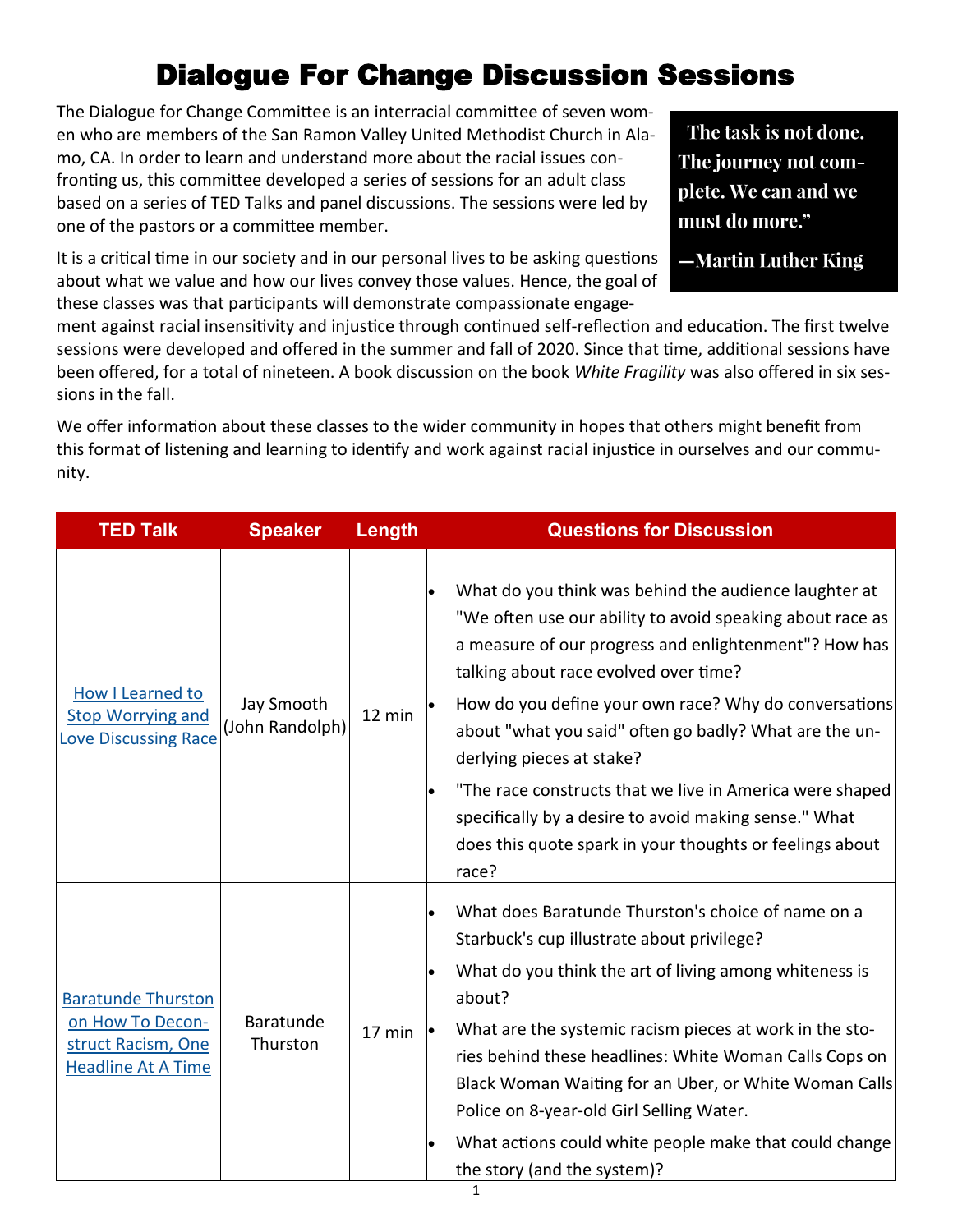| <b>TED Talk</b>                                                          | <b>Speaker</b>       | <b>Length</b> | <b>Questions for Discussion</b>                                                                                                                                                                                                                                                                                                                                                                                                                                                                                                                                                                                                                                                                                                |
|--------------------------------------------------------------------------|----------------------|---------------|--------------------------------------------------------------------------------------------------------------------------------------------------------------------------------------------------------------------------------------------------------------------------------------------------------------------------------------------------------------------------------------------------------------------------------------------------------------------------------------------------------------------------------------------------------------------------------------------------------------------------------------------------------------------------------------------------------------------------------|
| Panel of three Black<br>women from church<br>community                   |                      |               | Considering what you heard from Patsy, Deborah and<br>$\bullet$<br>Alice, what stood out to you?<br>What emotion or response did you experience as you<br>$\bullet$<br>heard their experiences?<br>Have you ever witnessed or experienced racist encoun-<br>ters in our community?<br>Given what we heard today, will you respond differently<br>$\bullet$<br>when you witness or experience racist comments?<br>What word, phrase or image caught your attention this<br>$\bullet$<br>morning, either from the experiences you heard from<br>Patsy, Deborah or Alice OR from your break out room dis-<br>cussions?<br>What is God calling you to do or change because of our                                                  |
| The Neuroscience of<br><b>Decision-Making</b>                            | Kimberly<br>Papillon | 16 min        | What is "at stake" for you when you discover unfairness<br>in your own actions or in an institution with which you<br>identify?<br>How did hearing that all the Harvard study participants<br>$\bullet$<br>knew the woman's name and background affect your<br>thinking about unconscious bias? How does it challenge<br>(or not challenge) your thoughts on fairness?<br>How do you think the neuroscience of decision-making<br>affects the proportion and makeup of people in charge?<br>Describe if/how you see this in your current/former work<br>environment.<br>What do you think happens when a whole group carries<br>similar pieces of implicit bias? (Think of juries, hiring pro-<br>cesses, casting calls, etc.) |
| <b>How To Overcome</b><br><b>Our Biases? Walk</b><br><b>Towards Them</b> | Verna Meyers         | 18 min        | How many authentic relationships do you have with<br>$\bullet$<br>young Black people, folks, men and women?<br>How have we been "schooled" in our bias?<br>Where are those everyday places that you have noticed<br>your own biases?<br>When did you last consciously move toward a person of<br>color or someone outside of your own community? What<br>does "walking toward your discomfort" mean in your<br>context?                                                                                                                                                                                                                                                                                                        |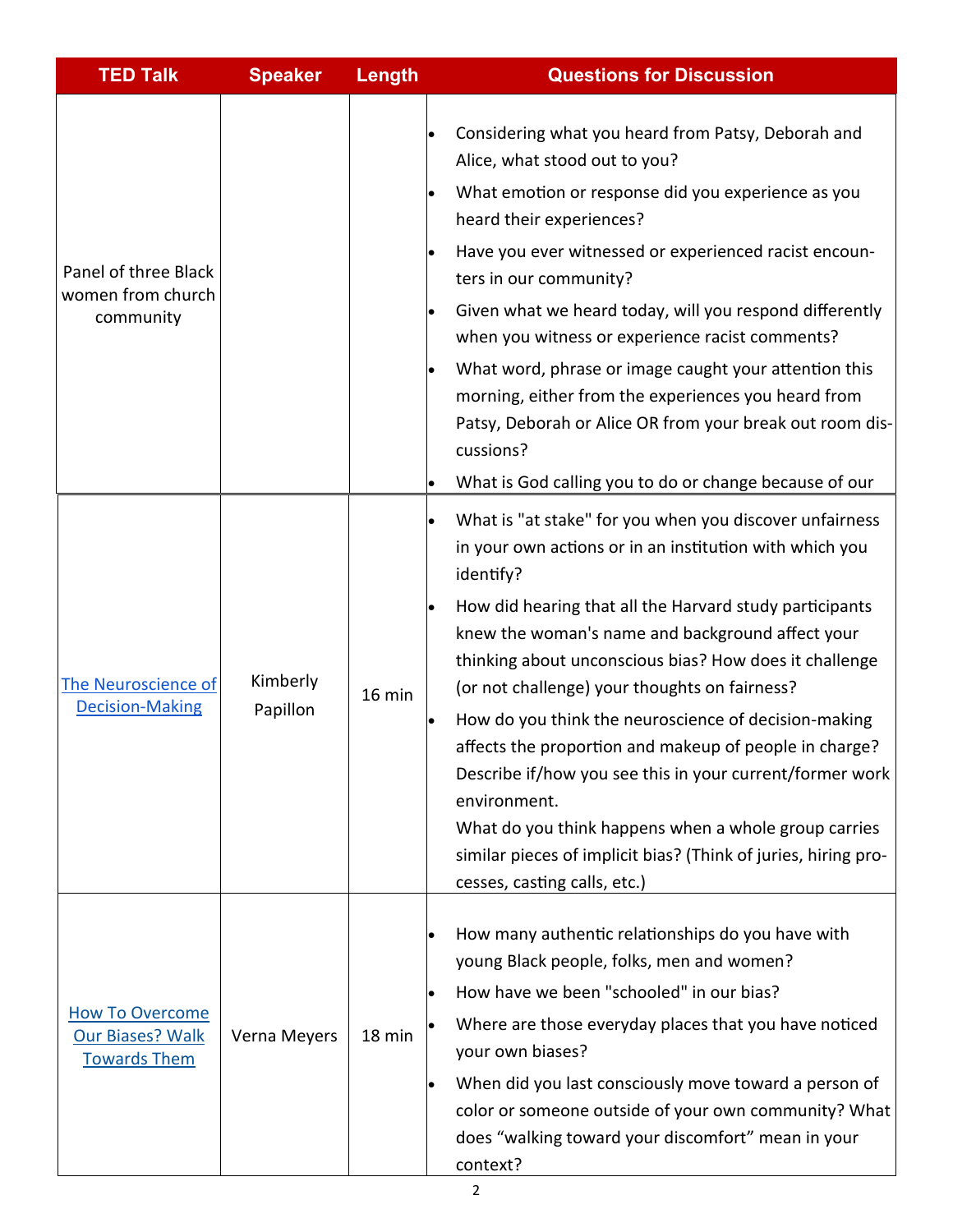| <b>TED Talk</b>                                                       | <b>Speaker</b>       | Length | <b>Questions for Discussion</b>                                                                                                                                                                                                                                                                                                                                                                                                                                                               |
|-----------------------------------------------------------------------|----------------------|--------|-----------------------------------------------------------------------------------------------------------------------------------------------------------------------------------------------------------------------------------------------------------------------------------------------------------------------------------------------------------------------------------------------------------------------------------------------------------------------------------------------|
| We Need To Talk<br><b>About An Injustice</b>                          | Bryan<br>Stevenson   | 23 min | Is there someone in your family system (or a teacher per-<br>haps) that is the holder or helper of identity like Bryan<br>Stevenson's grandmother? How did this change your des-<br>tiny?<br>How have we become disconnected from this reality?<br>What systems within our lives are potentially causing our<br>apathy?<br>Sometimes we are tired, tired, tired. How are we as a<br>community called to be "Brave, Brave, Brave" in the work<br>of justice?                                   |
| The Urgency of<br>Intersectionality                                   | Kimberle<br>Crenshaw | 19 min | What was your reaction to learning that most people had<br>to sit down for the women who were African-American?<br>Discuss together either the intersectionality that you ex-<br>perience and what it is like to have people not "see you",<br>or the ways your own frames have made it difficult to<br>incorporate new facts about race.<br>What is one way your perspective and/or understanding<br>has been challenged, broadened, or shifted by these dia-<br>logues for change thus far? |
| A Prosecutor's<br><b>Vision for a Better</b><br><b>Justice System</b> | <b>Adam Foss</b>     | 16 min | Why do you think the United States is "the most incar-<br>cerated nation on the planet"?<br>What does justice mean to you? What should lawyers be<br>taught that justice is?<br>Why are prosecutors not incentivized to find alternate<br>solutions?<br>Given the current reality of our justice system, how<br>might the Church be relevant in addressing the inequi-<br>ties?<br>What role can we play collectively and/or individually?                                                    |



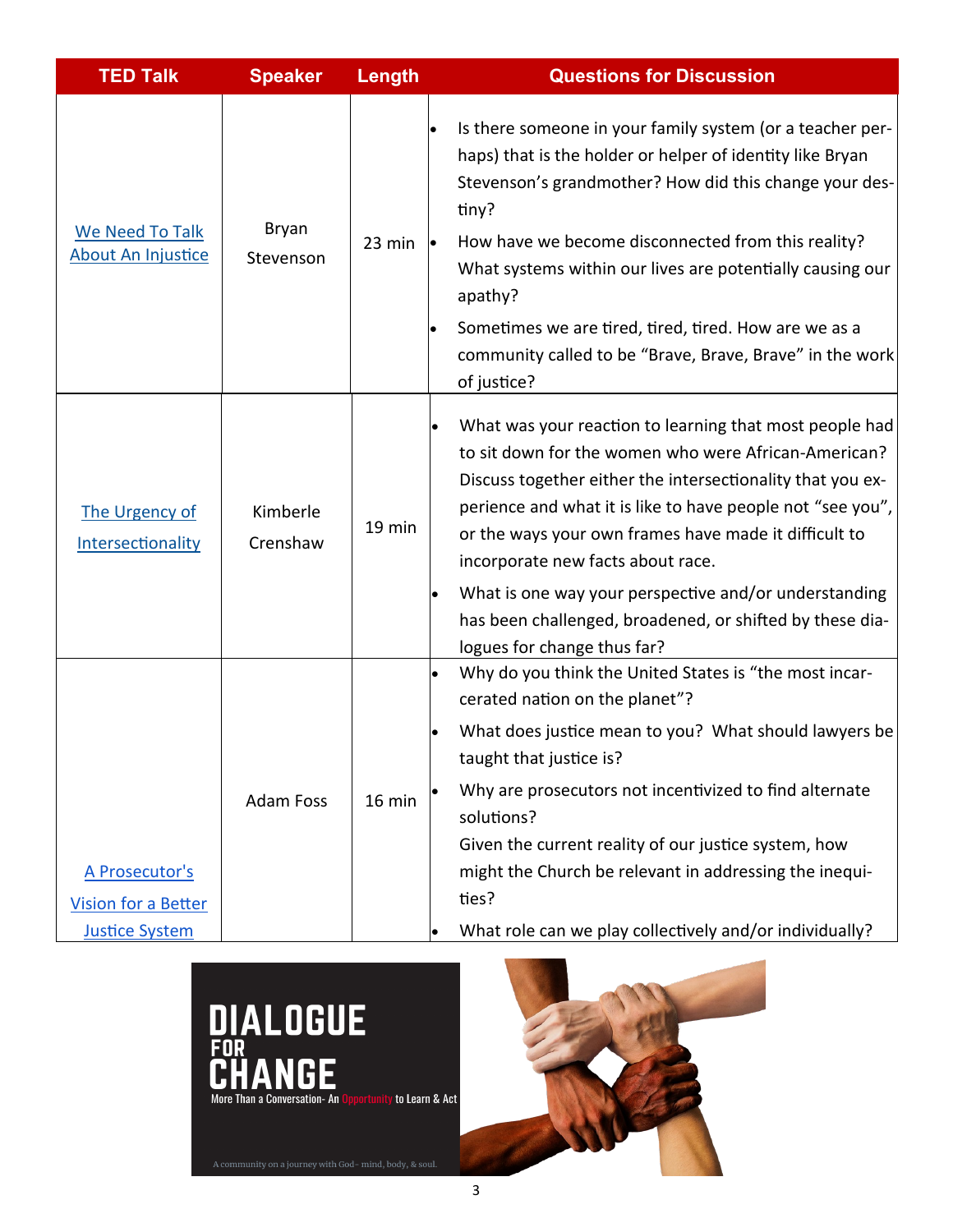| <b>TED Talk</b>                                                 | <b>Speaker</b> | Length | <b>Questions for Discussion</b>                                                                                                                                                                                                                                                                                                                                                                                                                                                                                                                                         |
|-----------------------------------------------------------------|----------------|--------|-------------------------------------------------------------------------------------------------------------------------------------------------------------------------------------------------------------------------------------------------------------------------------------------------------------------------------------------------------------------------------------------------------------------------------------------------------------------------------------------------------------------------------------------------------------------------|
| <b>The Human Stories</b><br><b>Behind Mass</b><br>Incarceration | Eve Abrams     | 14 min | How did you react to hearing the number of innocent<br>people in prison?<br>What injustices did you learn about from the video? Were<br>there any that you found particularly surprising or dis-<br>turbing?<br>What would happen to your family if an adult child were<br>suddenly imprisoned? How would your life change?<br>What do you think the impact of mass incarceration has<br>been on the families of people imprisoned? On their<br>spouses, their children, their employers, their communi-<br>ties, our society?<br>What is our connection to this issue? |
| Discussion of<br>Movie 13th                                     |                |        | In what way do you think the message of the movie was<br>$\bullet$<br>helpful to you and maybe ultimately hopeful? While<br>thinking back to the four themes, share some things that<br>stood out for you in the movie.<br>How do you think media and popular culture representa-<br>tions of Black Americans, particularly Black men, have<br>contributed to a climate of white fear and anxiety? How<br>has that affected tough-on-crime policies?<br>Is our system of mass incarceration broken, or was it de-<br>signed to work this way?                           |
| Panel of three Black<br>men from the com-<br>munity             |                |        | In what was shared, what stood out for you?<br>What emotion or response did you experience as you<br>$\bullet$<br>heard their experiences?<br>Have you ever witnessed or experienced racist encoun-<br>ters in our community?<br>Given what we heard today, will you respond differently<br>when you witness or experience racist comments?<br>What is God calling you to do, change, or be?<br>What do you think of how Kendi has reframed the issue of<br>$\bullet$<br>racism in terms of actions?                                                                    |
| "How to Be an Anti-<br>racist" on Amanpour<br>and Company       | Ibram Kendi    | 17 min | How can we further explore his metaphor of metastatic<br>cancer for racism? What did you find interesting about<br>this idea?                                                                                                                                                                                                                                                                                                                                                                                                                                           |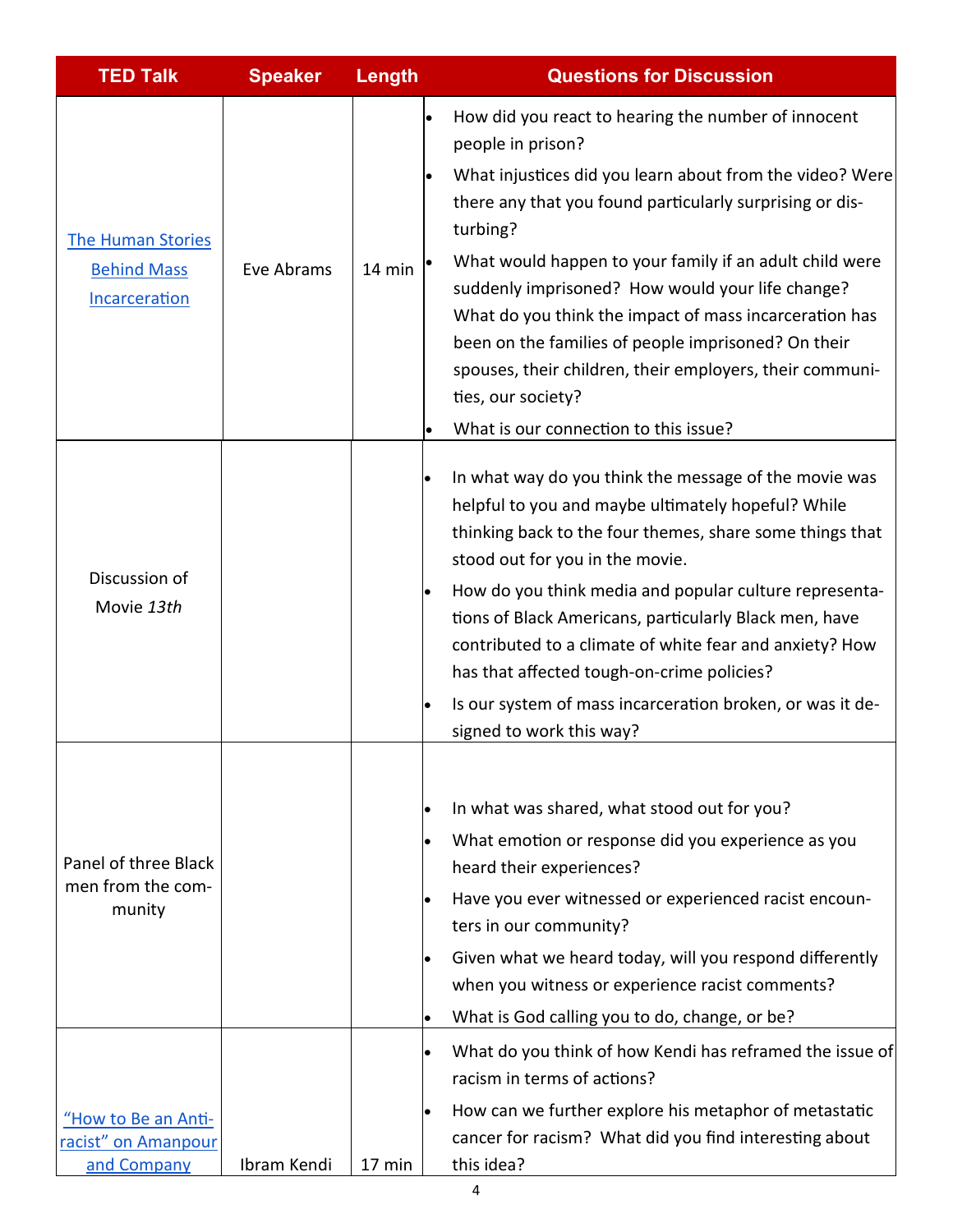| <b>TED Talk</b>                                                                                                   | <b>Speaker</b>     | <b>Length</b> | <b>Questions for Discussion</b>                                                                                                                                                                                                                                                                                                                                                                                                                                                                                                                                                                                                                                                                         |
|-------------------------------------------------------------------------------------------------------------------|--------------------|---------------|---------------------------------------------------------------------------------------------------------------------------------------------------------------------------------------------------------------------------------------------------------------------------------------------------------------------------------------------------------------------------------------------------------------------------------------------------------------------------------------------------------------------------------------------------------------------------------------------------------------------------------------------------------------------------------------------------------|
| <b>Uncomfortable Con-</b><br>versations with a<br><b>Black Man Episode</b><br>6: White parents<br>with Black kids | Emmanuel<br>Acho   | 17 min        | Why do you think Emmanuel asked if they adopted Black<br>children out of guilt? Can guilt be a force for good? What<br>motives might be more helpful? Share in your group<br>about what you think when you see interracial families, or<br>families of color who live in all-white neighborhoods. Give<br>examples of a past uncomfortable or surprising experi-<br>ence and how you might react differently now.<br>Regarding Jaimie's fear for her children, talk about the<br>differences you are now aware of about society's percep-<br>tions and treatment of white children versus Black chil-<br>dren.                                                                                          |
| <b>Racism Thrives on</b><br><b>Silence</b>                                                                        | <b>Dexter Dias</b> | 19 min        | Dexter Dias says that race is a myth, a social construct,<br>and that social inequalities aren't a result of race but are<br>justified by race. What do you think about these state-<br>ments?<br>How does Dias' "thought experiment" help you under-<br>stand that "their life prospects would be affected in many<br>ways," and that systemic racism is real?<br>How do Alton's, George Floyd's, Breonna Taylor's, and<br>Andre Maurice Hill's deaths connect to you?<br>How do Black Lives Matter in my life? How do I show that<br><b>Black Lives Matter to me?</b><br>Dias talks about the disempowering lie that we cannot<br>make a difference. Do you think we can make a differ-<br>ence? How? |
| <b>Uncomfortable Con-</b><br>versations with a<br><b>Black Man Episode</b><br>9: Petaluma police<br>department    | Emmanuel<br>Acho   | 22 min        | What vibes did you get from Acho and the policemen in<br>$\bullet$<br>the video? What were your own feelings watching this<br>video?<br>Acho says that 90% of Black people in the last five<br>$\bullet$<br>months have gone through a tragic experience. Why do<br>you think Acho thought it important to say that? Where<br>in your life can you use this knowledge?                                                                                                                                                                                                                                                                                                                                  |